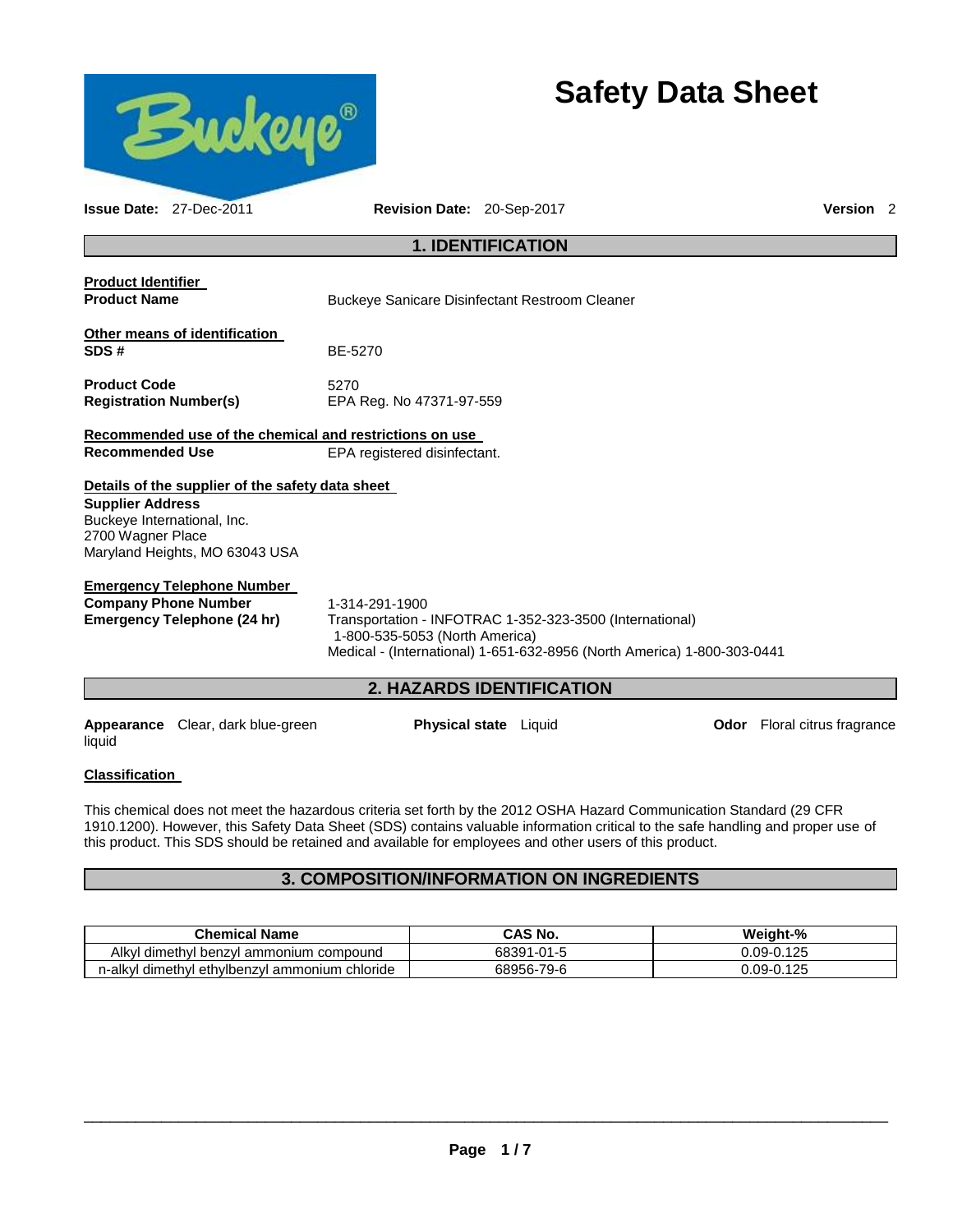### \_\_\_\_\_\_\_\_\_\_\_\_\_\_\_\_\_\_\_\_\_\_\_\_\_\_\_\_\_\_\_\_\_\_\_\_\_\_\_\_\_\_\_\_\_\_\_\_\_\_\_\_\_\_\_\_\_\_\_\_\_\_\_\_\_\_\_\_\_\_\_\_\_\_\_\_\_\_\_\_\_\_\_\_\_\_\_\_\_\_\_\_\_ **4. FIRST AID MEASURES**

## **First Aid Measures**

| <b>Eve Contact</b>                  | Rinse immediately with plenty of water, also under the eyelids, for at least 15 minutes. Get<br>immediate medical attention.                                                                      |
|-------------------------------------|---------------------------------------------------------------------------------------------------------------------------------------------------------------------------------------------------|
| <b>Skin Contact</b>                 | Remove contaminated clothing. Flush with water for 15 minutes. Get immediate medical<br>attention.                                                                                                |
| Inhalation                          | Remove to fresh air. Get medical attention.                                                                                                                                                       |
| Ingestion                           | Have person sip a glass of water if able to swallow. Do not induce vomiting without medical<br>advice. Never give anything by mouth to an unconscious person. Get immediate medical<br>attention. |
| Most important symptoms and effects |                                                                                                                                                                                                   |
| <b>Symptoms</b>                     | Eye contact may cause redness or burning sensation. May cause redness of skin or a<br>warming sensation.                                                                                          |

#### **Indication of any immediate medical attention and special treatment needed**

| <b>Notes to Physician</b> | Treat symptomatically. |
|---------------------------|------------------------|
|---------------------------|------------------------|

# **5. FIRE-FIGHTING MEASURES**

#### **Suitable Extinguishing Media**

Foam. Carbon dioxide (CO2). Dry chemical.

#### **Unsuitable Extinguishing Media** Not determined.

# **Specific Hazards Arising from the Chemical**

Combustion products may be toxic.

**Hazardous Combustion Products** Carbon oxides. Nitrogen oxides (NOx).

# **Protective equipment and precautions for firefighters**

As in any fire, wear self-contained breathing apparatus pressure-demand, MSHA/NIOSH (approved or equivalent) and full protective gear.

## **6. ACCIDENTAL RELEASE MEASURES**

#### **Personal precautions, protective equipment and emergency procedures**

| <b>Personal Precautions</b>                          | Use personal protection recommended in Section 8.                                                                                                                   |
|------------------------------------------------------|---------------------------------------------------------------------------------------------------------------------------------------------------------------------|
| <b>Environmental precautions</b>                     |                                                                                                                                                                     |
| <b>Environmental precautions</b>                     | Prevent from entering into soil, ditches, sewers, waterways and/or groundwater. See<br>Section 12, Ecological Information. See Section 13: DISPOSAL CONSIDERATIONS. |
| Methods and material for containment and cleaning up |                                                                                                                                                                     |
| <b>Methods for Containment</b>                       | Prevent further leakage or spillage if safe to do so.                                                                                                               |
| <b>Methods for Clean-Up</b>                          | Pick up with mop, wet/dry vac, or absorbent material. Rinse area with clear water and allow<br>floor to dry before allowing traffic.                                |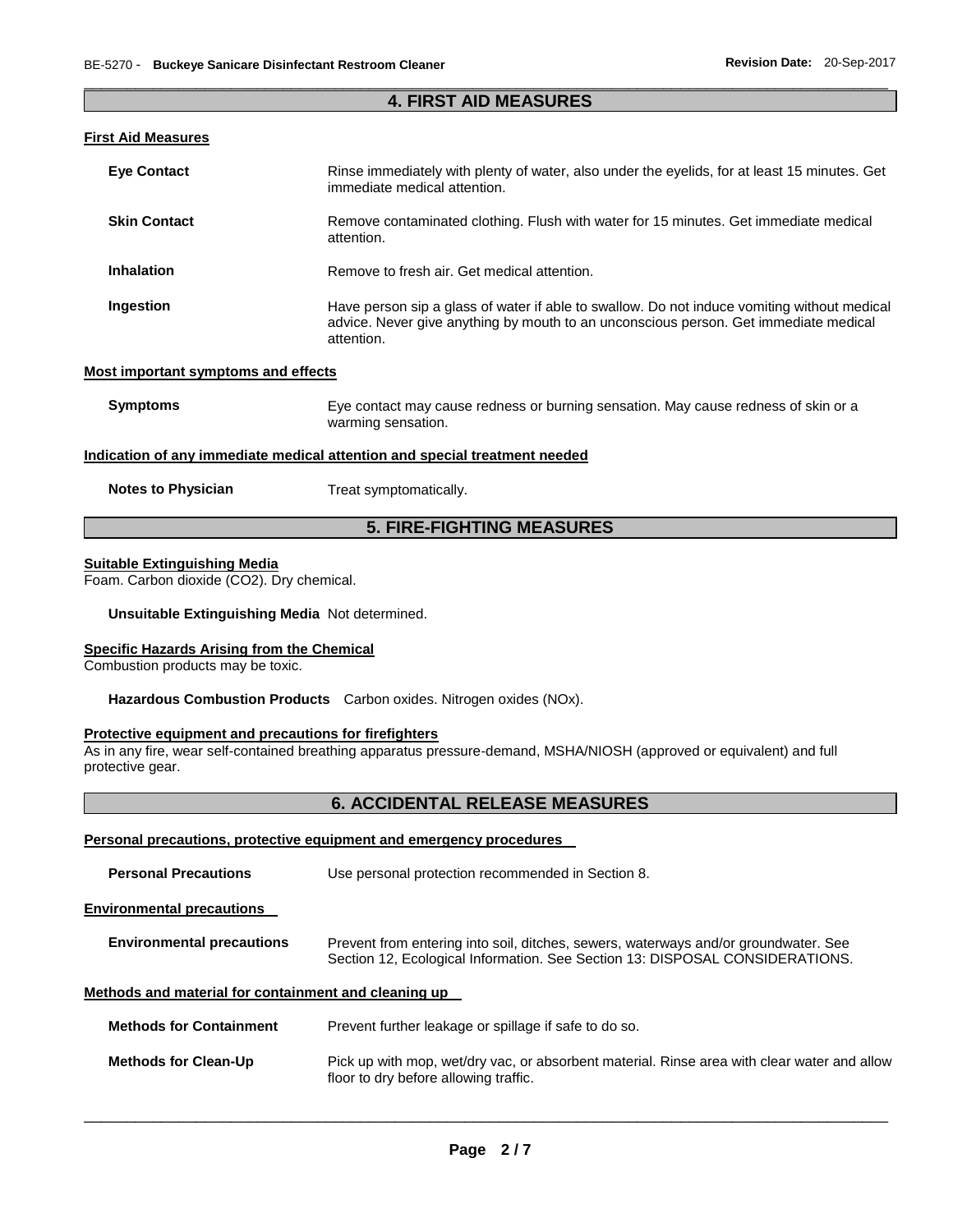# \_\_\_\_\_\_\_\_\_\_\_\_\_\_\_\_\_\_\_\_\_\_\_\_\_\_\_\_\_\_\_\_\_\_\_\_\_\_\_\_\_\_\_\_\_\_\_\_\_\_\_\_\_\_\_\_\_\_\_\_\_\_\_\_\_\_\_\_\_\_\_\_\_\_\_\_\_\_\_\_\_\_\_\_\_\_\_\_\_\_\_\_\_ **7. HANDLING AND STORAGE Precautions for safe handling Advice on Safe Handling** Handle in accordance with good industrial hygiene and safety practice. Avoid contact with skin, eyes or clothing. Wash thoroughly with soap and water after handling. Keep containers closed when not in use. **Conditions for safe storage, including any incompatibilities Storage Conditions Keep container tightly closed and store in a cool, dry and well-ventilated place. Store at** room temperature. **Packaging Materials Rinse container before discarding. Incompatible Materials** Chlorine bleach. Anionic detergents. **8. EXPOSURE CONTROLS/PERSONAL PROTECTION Exposure Guidelines** No exposure limits noted for ingredient(s). The following information is given as general guidance **Appropriate engineering controls Engineering Controls** Ensure adequate ventilation, especially in confined areas. Eyewash stations. Showers. **Individual protection measures, such as personal protective equipment Eye/Face Protection Risk of contact: Wear approved safety goggles. Skin and Body Protection** Wear rubber gloves or other impervious gloves. **Respiratory Protection** No protection is ordinarily required under normal conditions of use and with adequate ventilation. **General Hygiene Considerations** Handle in accordance with good industrial hygiene and safety practice. **9. PHYSICAL AND CHEMICAL PROPERTIES**

#### **Information on basic physical and chemical properties**

| <b>Physical state</b><br>Appearance<br>Color | Liquid<br>Clear, dark blue-green liquid<br>Clear, dark blue-green | Odor<br><b>Odor Threshold</b> | Floral citrus fragrance<br>Not determined |
|----------------------------------------------|-------------------------------------------------------------------|-------------------------------|-------------------------------------------|
| <b>Property</b>                              | Values                                                            | • Method<br><b>Remarks</b>    |                                           |
| рH                                           | 10.8 - 11.2 ( $conc$ . and RTU)                                   |                               |                                           |
| <b>Melting Point/Freezing Point</b>          | Not determined                                                    |                               |                                           |
| <b>Boiling Point/Boiling Range</b>           | 100 °C / 212 °F                                                   |                               |                                           |
| <b>Flash Point</b>                           | None                                                              | Tag Closed Cup                |                                           |
| <b>Evaporation Rate</b>                      | 1.0                                                               | (Water = $1$ )                |                                           |
| <b>Flammability (Solid, Gas)</b>             | Liquid-Not applicable                                             |                               |                                           |
| <b>Flammability Limits in Air</b>            |                                                                   |                               |                                           |
| <b>Upper Flammability Limits</b>             | Not applicable                                                    |                               |                                           |
| <b>Lower Flammability Limit</b>              | Not applicable                                                    |                               |                                           |
| Vapor Pressure                               | Not determined                                                    |                               |                                           |
| <b>Vapor Density</b>                         | Not determined                                                    |                               |                                           |
| <b>Relative Density</b>                      | 1.00                                                              |                               |                                           |
|                                              |                                                                   |                               |                                           |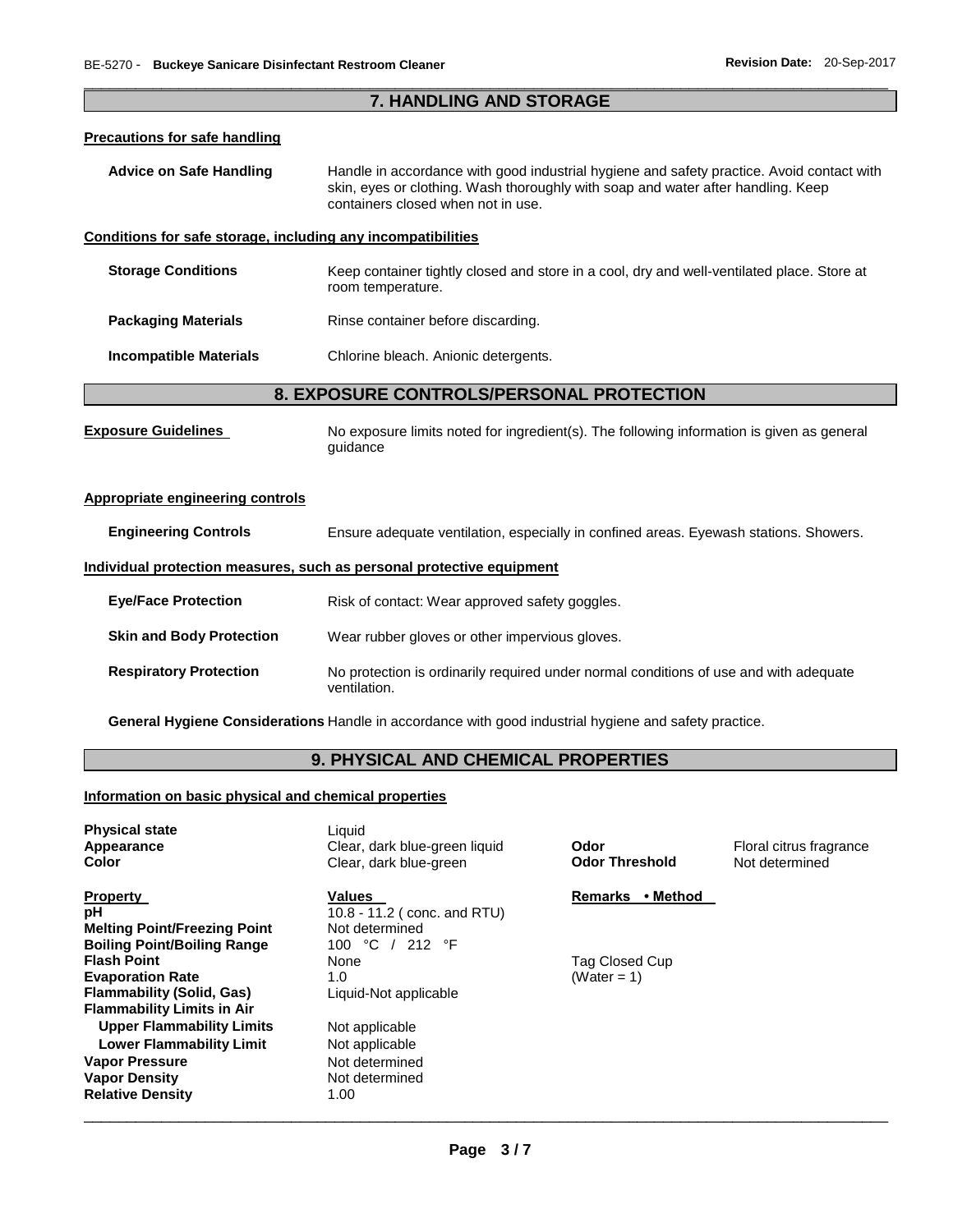| <b>Water Solubility</b>          | Infinite       |
|----------------------------------|----------------|
| Solubility in other solvents     | Not determined |
| <b>Partition Coefficient</b>     | Not determined |
| <b>Auto-ignition Temperature</b> | Not determined |
| <b>Decomposition Temperature</b> | Not determined |
| <b>Kinematic Viscosity</b>       | Not determined |
| <b>Dynamic Viscosity</b>         | Not determined |
| <b>Explosive Properties</b>      | Not determined |
| <b>Oxidizing Properties</b>      | Not determined |

# **10. STABILITY AND REACTIVITY**

\_\_\_\_\_\_\_\_\_\_\_\_\_\_\_\_\_\_\_\_\_\_\_\_\_\_\_\_\_\_\_\_\_\_\_\_\_\_\_\_\_\_\_\_\_\_\_\_\_\_\_\_\_\_\_\_\_\_\_\_\_\_\_\_\_\_\_\_\_\_\_\_\_\_\_\_\_\_\_\_\_\_\_\_\_\_\_\_\_\_\_\_\_

#### **Reactivity**

Not reactive under normal conditions.

#### **Chemical Stability**

Stable under recommended storage conditions.

#### **Possibility of Hazardous Reactions**

None under normal processing.

#### **Hazardous Polymerization** Hazardous polymerization does not occur.

#### **Conditions to Avoid**

Keep separated from incompatible substances. Keep out of reach of children.

#### **Incompatible Materials**

Chlorine bleach. Anionic detergents.

#### **Hazardous Decomposition Products**

Carbon oxides. Nitrogen oxides (NOx).

# **11. TOXICOLOGICAL INFORMATION**

## **Information on likely routes of exposure**

| <b>Product Information</b> |                                  |
|----------------------------|----------------------------------|
| <b>Eve Contact</b>         | Avoid contact with eyes.         |
| <b>Skin Contact</b>        | Avoid contact with skin.         |
| Inhalation                 | Avoid breathing vapors or mists. |
| Ingestion                  | Do not ingest.                   |

#### **Component Information**

| <b>Chemical Name</b>                                     | Oral LD50                       | Dermal LD50              | <b>Inhalation LC50</b> |
|----------------------------------------------------------|---------------------------------|--------------------------|------------------------|
| Alkyl dimethyl benzyl ammonium<br>compound<br>68391-01-5 | Rat <sup>'</sup><br>= 850 mg/kg | Rabbit<br>$= 2300$ mg/kg |                        |

#### **Information on physical, chemical and toxicological effects**

**Symptoms** Please see section 4 of this SDS for symptoms.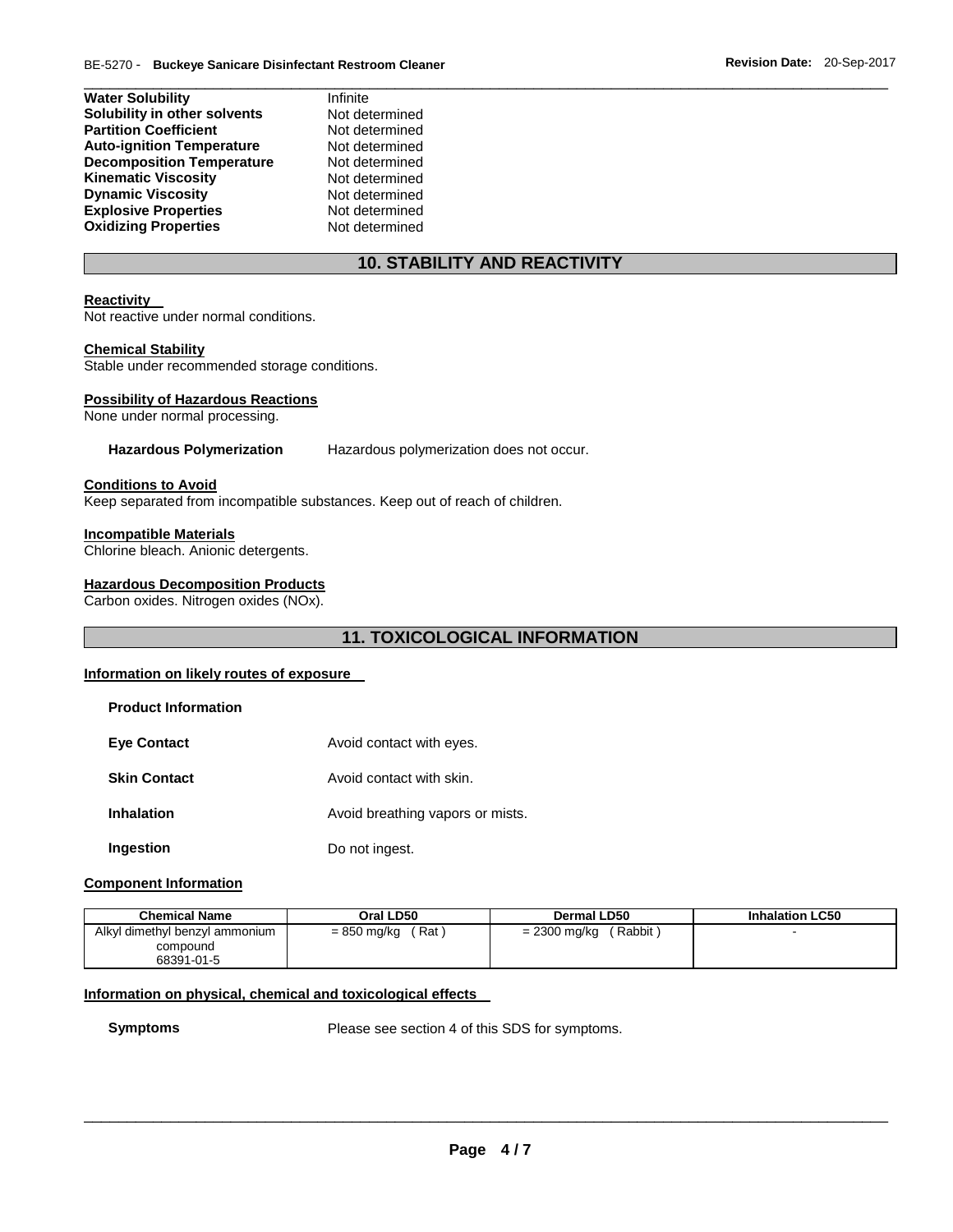#### **Delayed and immediate effects as well as chronic effects from short and long-term exposure**

**Carcinogenicity** Based on the information provided, this product does not contain any carcinogens or potential carcinogens as listed by OSHA, IARC or NTP.

#### **Numerical measures of toxicity**

Not determined.

# **12. ECOLOGICAL INFORMATION**

\_\_\_\_\_\_\_\_\_\_\_\_\_\_\_\_\_\_\_\_\_\_\_\_\_\_\_\_\_\_\_\_\_\_\_\_\_\_\_\_\_\_\_\_\_\_\_\_\_\_\_\_\_\_\_\_\_\_\_\_\_\_\_\_\_\_\_\_\_\_\_\_\_\_\_\_\_\_\_\_\_\_\_\_\_\_\_\_\_\_\_\_\_

#### **Ecotoxicity**

The product is not classified as environmentally hazardous. However, this does not exclude the possibility that large or frequent spills can have a harmful or damaging effect on the environment.

#### **Component Information**

| <b>Chemical Name</b>                      | Algae/aguatic plants           | Fish                                                                                                          | <b>Crustacea</b>                     |
|-------------------------------------------|--------------------------------|---------------------------------------------------------------------------------------------------------------|--------------------------------------|
| Sodium carbonate<br>497-19-8              | 242: 120 h Nitzschia mg/L EC50 | 300: 96 h Lepomis macrochirus<br>mg/L LC50 static 310 - 1220: 96 h<br>Pimephales promelas mg/L LC50<br>static | 265: 48 h Daphnia magna mg/L<br>EC50 |
| Tetrapotassium pyrophosphate<br>7320-34-5 |                                | 100: 96 h Oncorhynchus mykiss<br>mg/L LC50                                                                    | 100: 48 h water flea mg/L EC50       |

#### **Persistence/Degradability**

Not determined.

#### **Bioaccumulation**

Not determined.

#### **Mobility**

Not determined

#### **Other Adverse Effects**

Not determined

# **13. DISPOSAL CONSIDERATIONS**

#### **Waste Treatment Methods**

| <b>Disposal of Wastes</b>     | Disposal should be in accordance with applicable regional, national and local laws and<br>regulations. |
|-------------------------------|--------------------------------------------------------------------------------------------------------|
| <b>Contaminated Packaging</b> | Disposal should be in accordance with applicable regional, national and local laws and<br>regulations. |

#### **California Hazardous Waste Status**

| <b>Chemical Name</b> | California Hazardous Waste Status |
|----------------------|-----------------------------------|
| Sodium carbonate     | Corrosive                         |
| 497-19-8             |                                   |

# **14. TRANSPORT INFORMATION**

| <b>Note</b> | Please see current shipping paper for most up to date shipping information, including<br>exemptions and special circumstances. |
|-------------|--------------------------------------------------------------------------------------------------------------------------------|
| <u>DOT</u>  | Not regulated                                                                                                                  |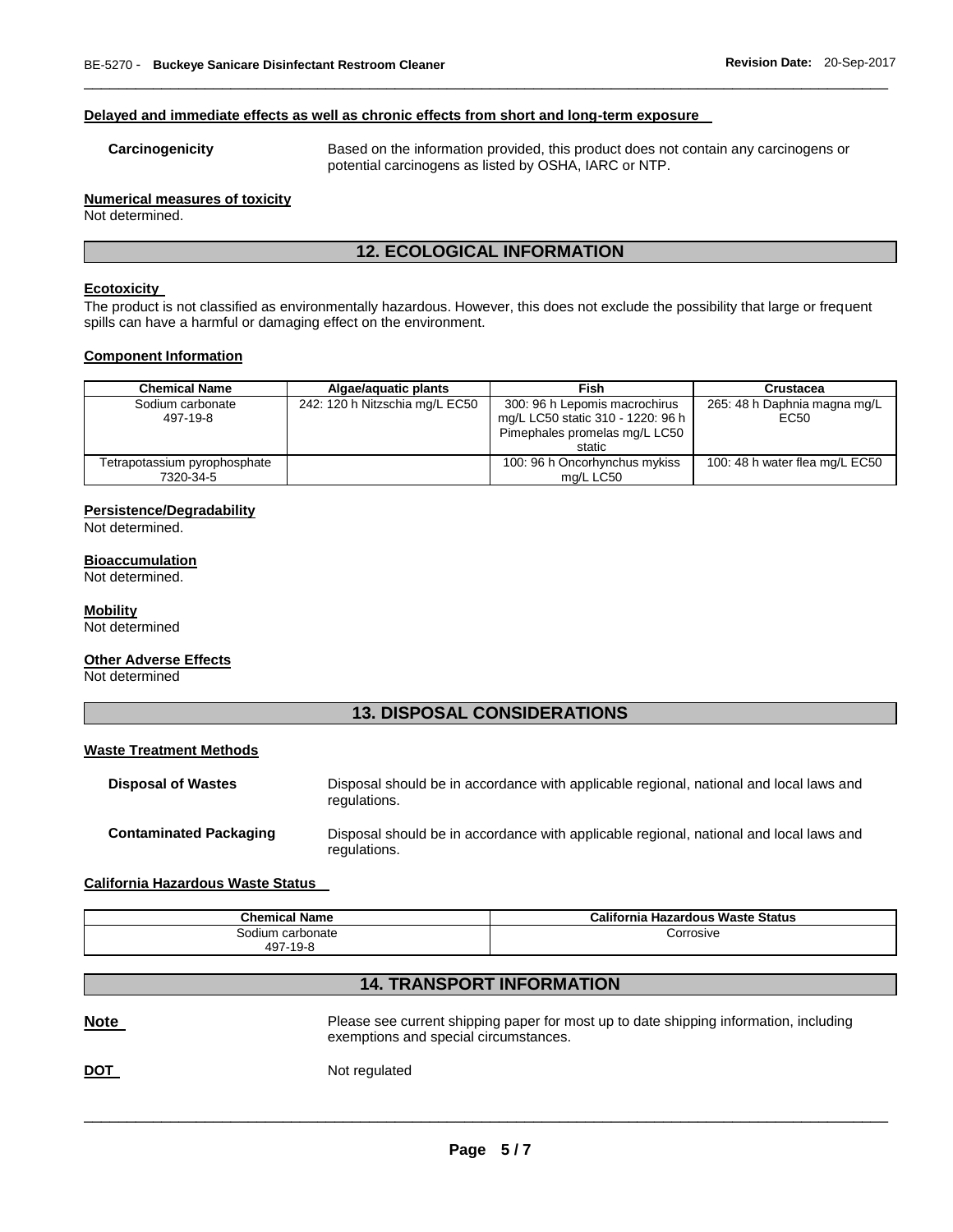**IATA** Not regulated

**IMDG** Not regulated

# **15. REGULATORY INFORMATION**

\_\_\_\_\_\_\_\_\_\_\_\_\_\_\_\_\_\_\_\_\_\_\_\_\_\_\_\_\_\_\_\_\_\_\_\_\_\_\_\_\_\_\_\_\_\_\_\_\_\_\_\_\_\_\_\_\_\_\_\_\_\_\_\_\_\_\_\_\_\_\_\_\_\_\_\_\_\_\_\_\_\_\_\_\_\_\_\_\_\_\_\_\_

#### **International Inventories**

| <b>Chemical Name</b>                              | TSCA | <b>IDSL/NDSLIEINECS/EI</b> | ∟INCS | <b>ENCS</b> | <b>IECSC</b> | <b>KECL</b> | <b>PICCS</b> | <b>AICS</b> |
|---------------------------------------------------|------|----------------------------|-------|-------------|--------------|-------------|--------------|-------------|
| Alkyl dimethyl benzyl<br>ammonium compound        |      |                            |       | Present     |              | Present     |              |             |
| n-alkyl dimethyl ethylbenzyl<br>ammonium chloride |      |                            |       |             |              |             |              |             |

#### **Legend:**

*TSCA - United States Toxic Substances Control Act Section 8(b) Inventory* 

*DSL/NDSL - Canadian Domestic Substances List/Non-Domestic Substances List* 

*EINECS/ELINCS - European Inventory of Existing Chemical Substances/European List of Notified Chemical Substances* 

*ENCS - Japan Existing and New Chemical Substances* 

*IECSC - China Inventory of Existing Chemical Substances* 

*KECL - Korean Existing and Evaluated Chemical Substances* 

*PICCS - Philippines Inventory of Chemicals and Chemical Substances* 

*AICS - Australian Inventory of Chemical Substances* 

#### **US Federal Regulations**

#### **CERCLA**

This material, as supplied, does not contain any substances regulated as hazardous substances under the Comprehensive Environmental Response Compensation and Liability Act (CERCLA) (40 CFR 302) or the Superfund Amendments and Reauthorization Act (SARA) (40 CFR 355).

#### **SARA 313**

Section 313 of Title III of the Superfund Amendments and Reauthorization Act of 1986 (SARA). This product does not contain any chemicals which are subject to the reporting requirements of the Act and Title 40 of the Code of Federal Regulations, Part 372

#### **CWA (Clean Water Act)**

This product does not contain any substances regulated as pollutants pursuant to the Clean Water Act (40 CFR 122.21 and 40 CFR 122.42)

#### **US State Regulations**

#### **California Proposition 65**

This product does not contain any Proposition 65 chemicals.

#### **U.S. State Right-to-Know Regulations**

This product does not contain any substances regulated under applicable state right-to-know regulations

#### **EPA Pesticide Registration Number** EPA Reg. No. 47371-97-559

#### **EPA Statement**

This chemical is a pesticide product registered by the Environmental Protection Agency and is subject to certain labeling requirements under federal pesticide law. These requirements differ from the classification criteria and hazard information required for safety data sheets, and for workplace labels of non-pesticide chemicals. Following is the hazard information as required on the pesticide label: